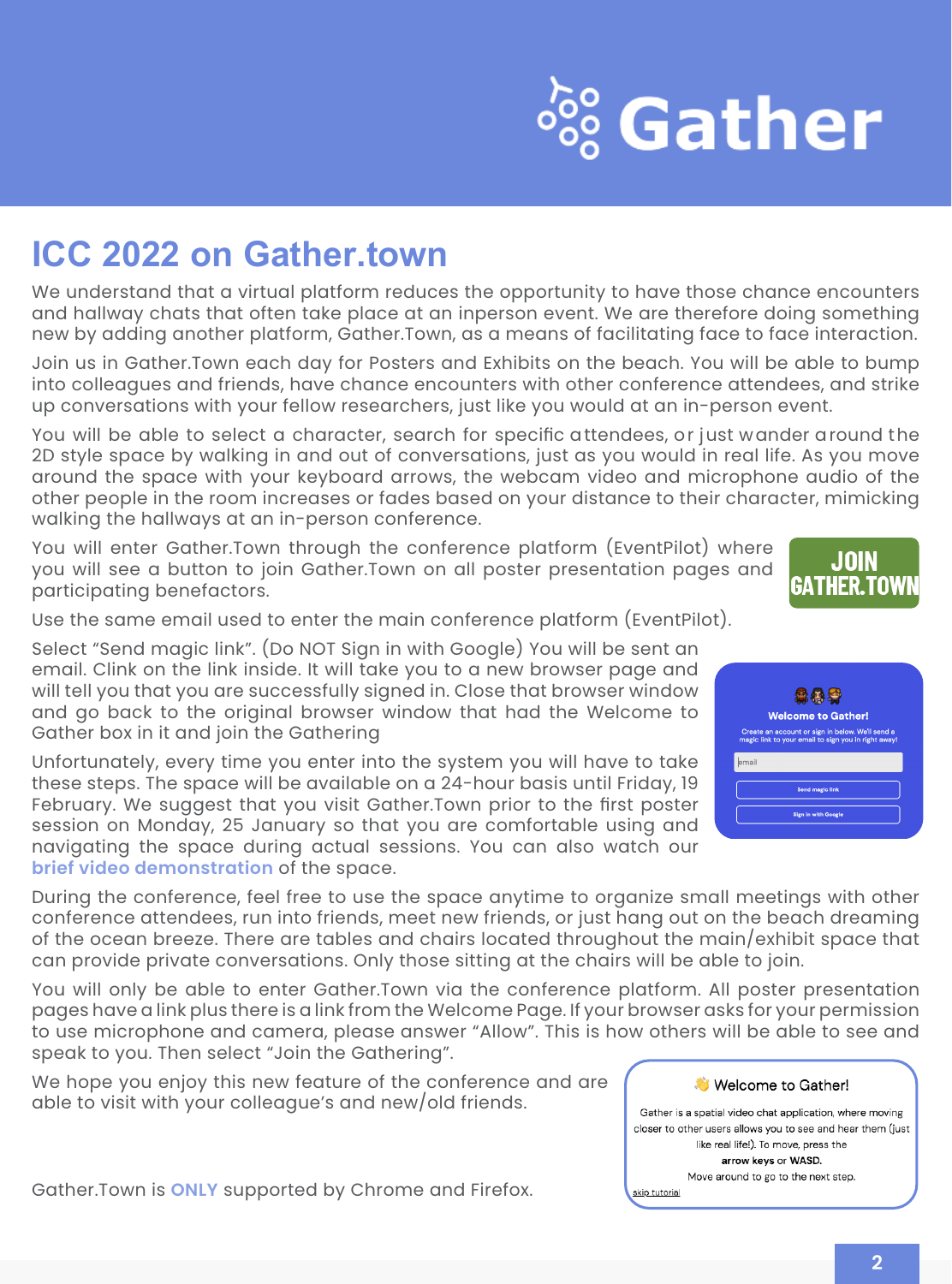# <sup>ஃ</sup> Gather

### **Enable/disable your audio and video**

After signing in, you will see yourself in the bottom right corner window. This is where you can enable/disable your audio/video. Please keep in mind if you turn these off others will not be able to communicate with you.



### **Change Character**

If you should decide to change your character, click the character icon in the bottom menu to select another one.



#### **Add a Nametag/ Nickname**

You cannot change your name or affiliation, however, you can add a nametag/or nickname to your character. Click your name in the bottom menu and add to "Add text status".

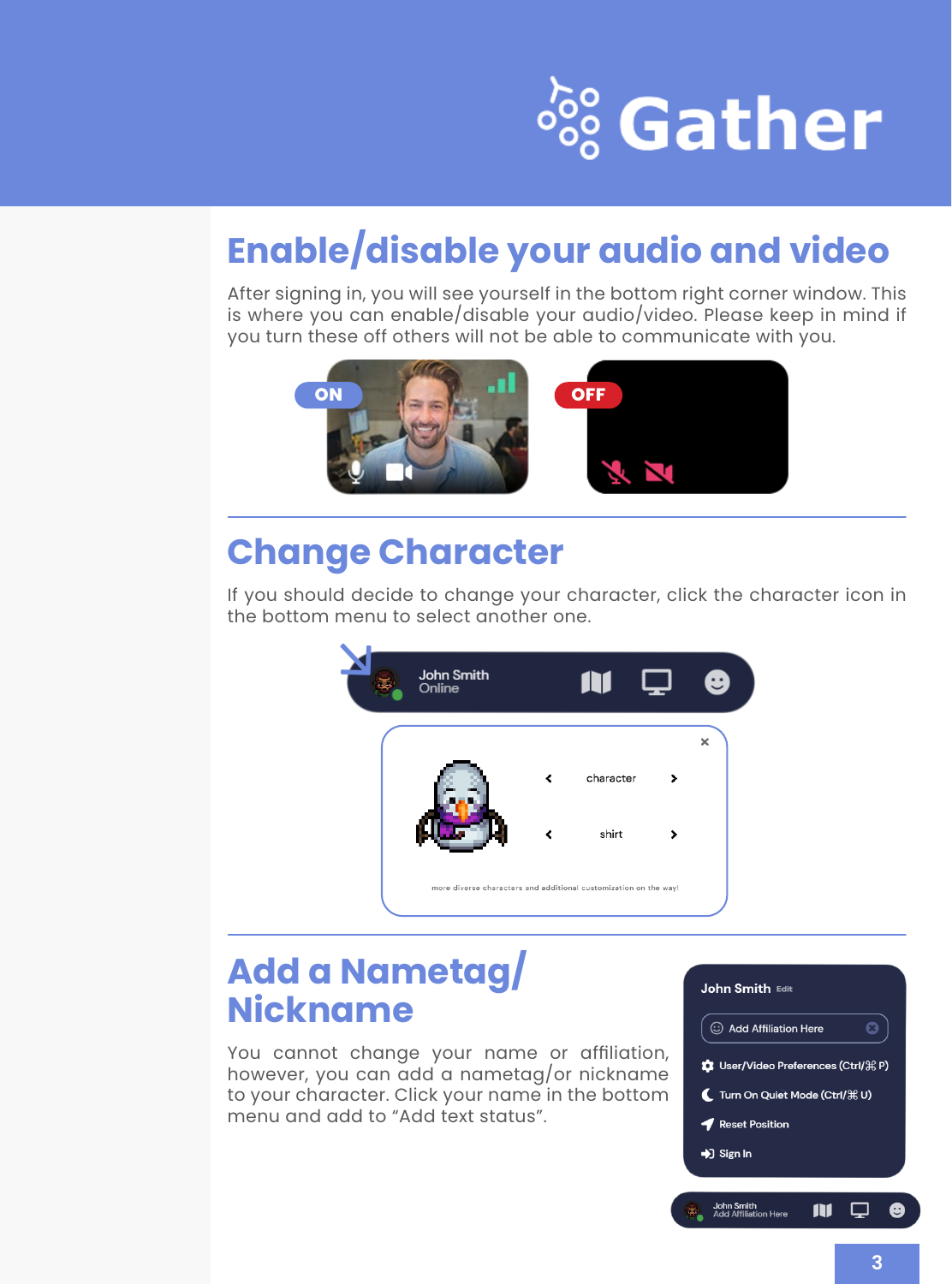# <sup>SSS</sup> Gather

#### **Location**

When you first enter Gather.Town you will be in the center of the Main Room where exhibits will be located. You can follow the paths to the different poster rooms and use the portal doors to enter. Gather.Town does not allow you to Zoom out and see the entire space at once. However, you can select the map icon in the bottom menu bar and an overview map will pop up and give you the general location of where you are. This works in the poster rooms too.



### **Map Overview**

Here is a map overview of the main room for in Gather.Town and where the 5 poster session rooms are located within the space.

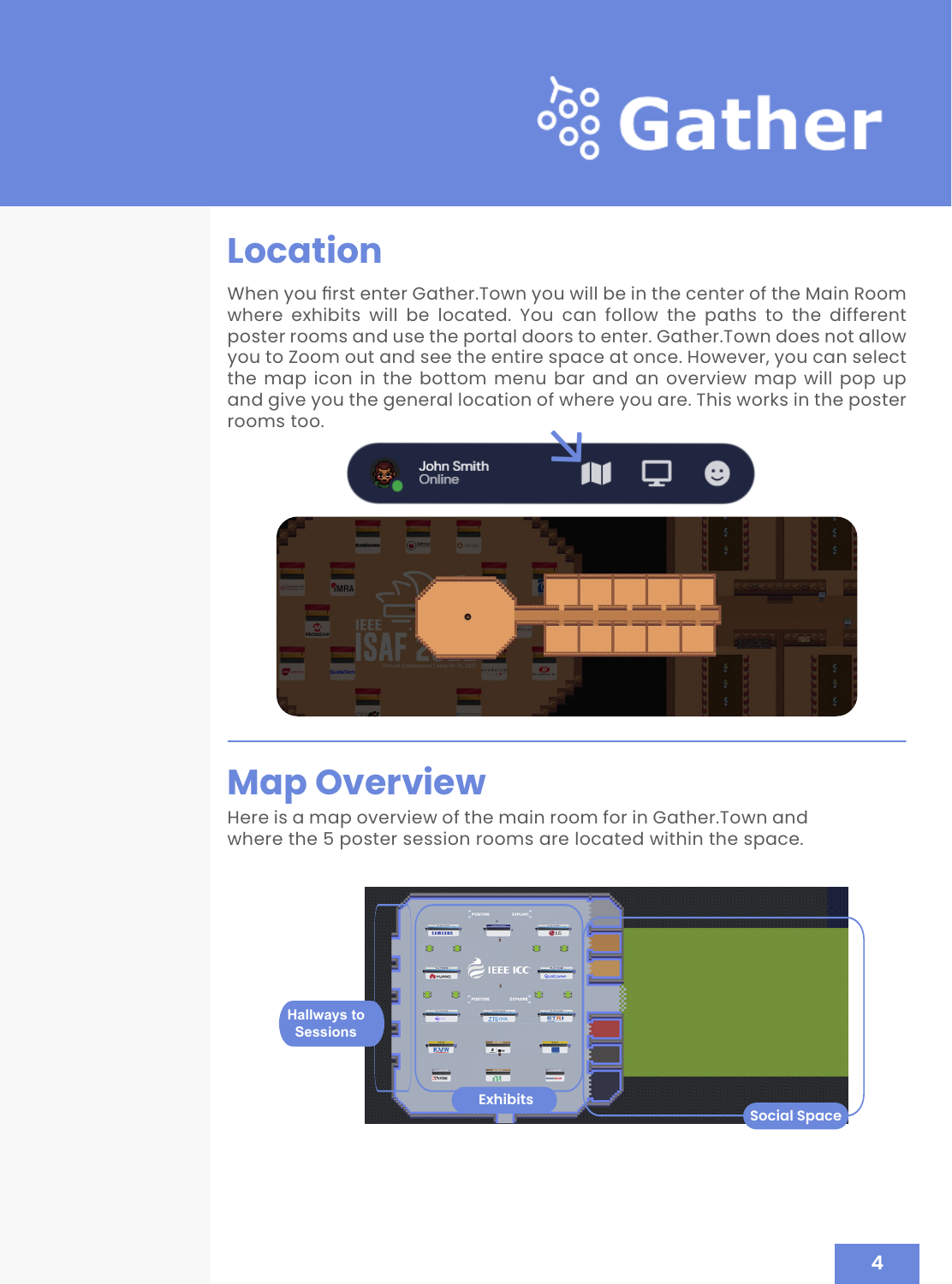# <sup>SSS</sup> Gather

#### **Screen Share**

For poster presentations you may want to share your screen and show additional information. You will have the option to select/share your entire screen, an application window (i.e. PowerPoint), or a tab on Chrome. We recommend you practice this with a colleague before your actual presentation.

| Share your screen<br>gather.town wants to share the contents of your screen. Choose what you'd like to share.<br><b>Your Entire Screen</b><br><b>Application Window</b><br>Chrome Tab<br>$-10 - 100$<br>Ă<br>ē<br>e<br>$\frac{1}{2}$<br>$-111$<br><b>SECOND SERIES</b><br>÷.<br>part of<br>ø<br>1.11<br><b>STEAMS</b><br>g<br><b>CONTRACTOR</b> AND CONTRACTOR<br>1981年四月1日1日第7回日下午5日10户 | John Smith<br>Online     | ₩,              |
|------------------------------------------------------------------------------------------------------------------------------------------------------------------------------------------------------------------------------------------------------------------------------------------------------------------------------------------------------------------------------------------|--------------------------|-----------------|
|                                                                                                                                                                                                                                                                                                                                                                                          |                          |                 |
|                                                                                                                                                                                                                                                                                                                                                                                          |                          |                 |
|                                                                                                                                                                                                                                                                                                                                                                                          |                          |                 |
| Screen <sub>2</sub><br>Screen <sub>1</sub>                                                                                                                                                                                                                                                                                                                                               |                          |                 |
|                                                                                                                                                                                                                                                                                                                                                                                          | i.<br>`ië<br>$\sim$<br>ĸ |                 |
|                                                                                                                                                                                                                                                                                                                                                                                          | Screen 3                 |                 |
|                                                                                                                                                                                                                                                                                                                                                                                          |                          |                 |
|                                                                                                                                                                                                                                                                                                                                                                                          |                          | Cancel<br>Share |

### **Raise Your Hand**

There is an option to raise your hand. When you do so, a hand will appear next to your name in the participant list. You will need to select the hand again to remove it from next to your name.

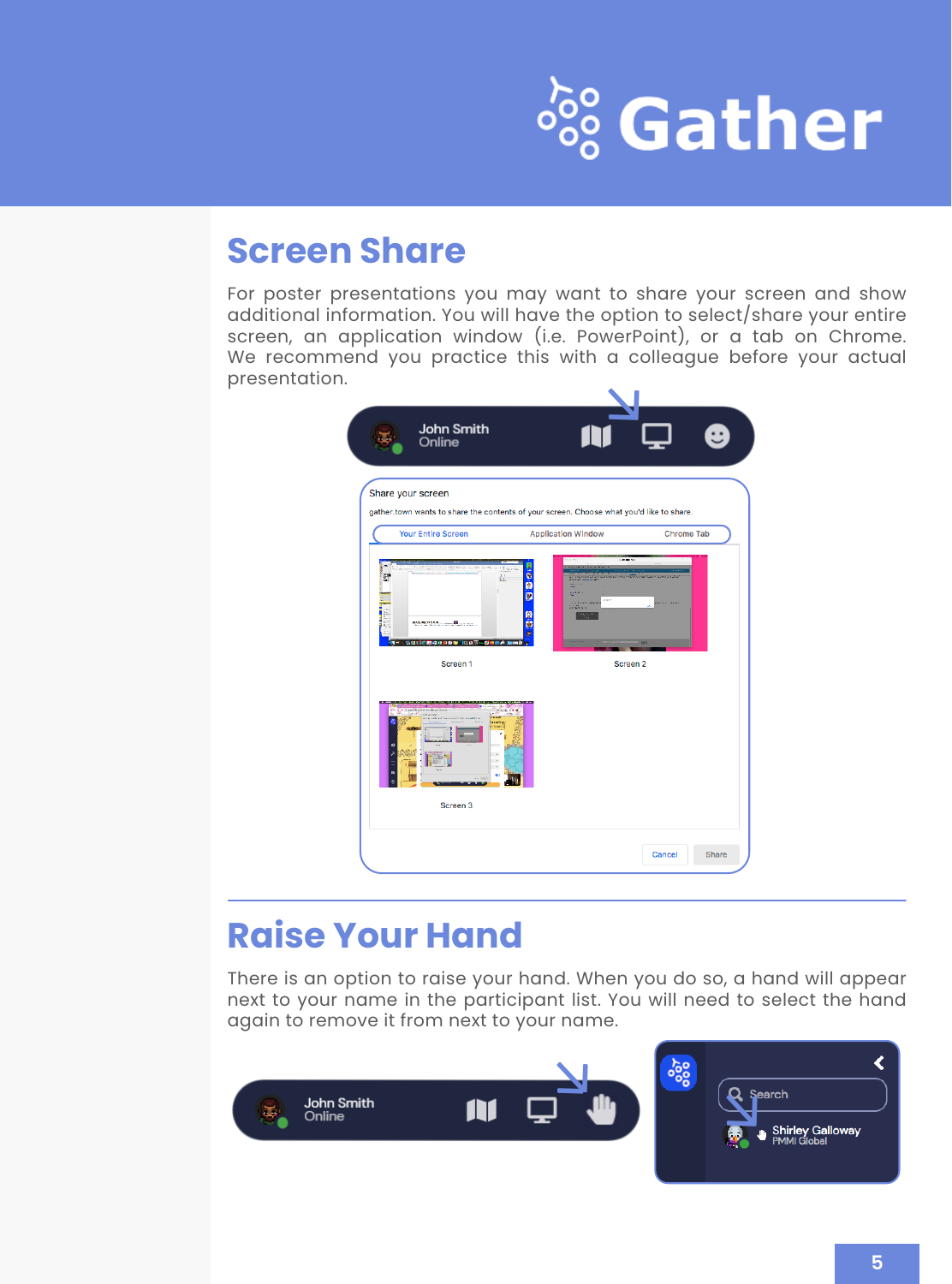# <sup>ஃ</sup> Gather

#### **Modes**

These options will automatically determine your audio/video based on which you select.



### **Search for an Attendee**

You can search for a specific person with his/her name in the "Participants" icon on the left. There are three ways to contact them.



- 1. Select "Message" to chat directly.
- 2. Use "Locate on map" to see a path to reach the person.
- 3. Use "Follow" and the system will automatically take you to the person.